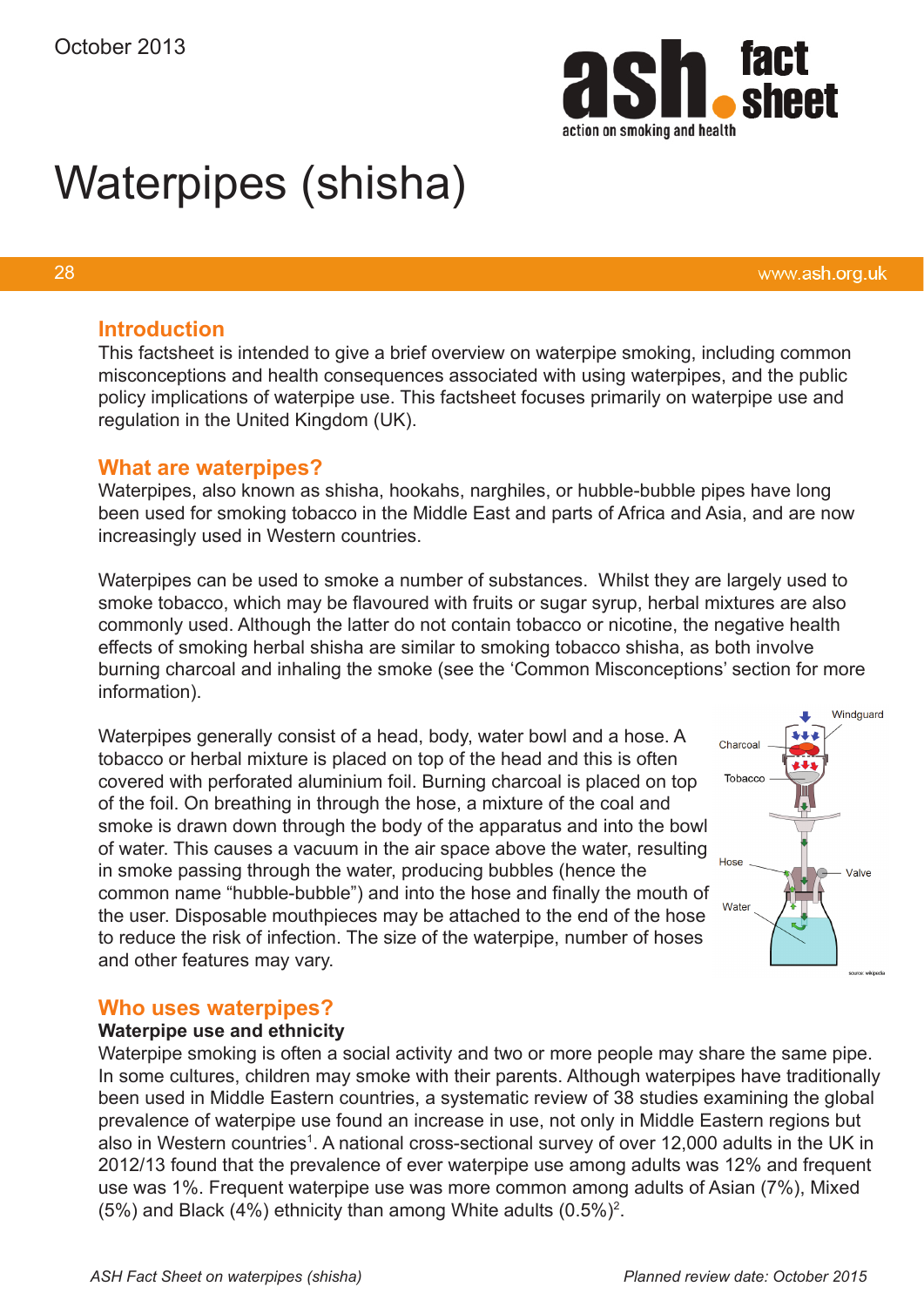#### **Waterpipe use and age**

Waterpipe smoking appears to be more popular among younger people, with the crosssectional study in the UK finding that the younger adults surveyed were more likely to have ever used waterpipe and to frequently use waterpipe than older adults<sup>2</sup>. A study of 937 students at Birmingham University in the UK reported that 38% had ever tried waterpipe and 8% smoked waterpipe at least monthly<sup>3</sup>. Worldwide, waterpipe use among youths is increasing. The Global Youth Tobacco Survey, a survey of more than half a million youth, aged between 13 and 15 years, found a net decrease in cigarette smoking prevalence between 1999 and 2008, but an increase in other forms of tobacco (attributed to waterpipe) in 33 of the 97 global sites surveyed<sup>4</sup>.

#### **Waterpipe use and gender**

The cross-sectional survey of waterpipe use in the UK found that males were three times more likely than females to smoke waterpipe<sup>2</sup>. While waterpipe use is more common among males than females, the gender divide is smaller than that seen for cigarette smoking in many countries<sup>1</sup>.

# **Common misconceptions**

#### **"Waterpipe smoking is safer than cigarette smoking"**

The most common belief among waterpipe users across all regions of the world, is that waterpipe smoking is less harmful and less addictive than cigarette smoking<sup>5,6</sup>. Users often report the belief that the water, which the smoke passes through before it is inhaled, "filters out" the harmful substances in the smoke. Although waterpipe smoking has not yet been as extensively researched as cigarette smoking, preliminary research suggests that it is associated with many of the same risks as cigarette smoking and may incur some unique health risks.

A review of the literature found that waterpipe smoking consistently produces significant levels of noxious chemicals, including "tar", nicotine, carbon monoxide (CO), nitric oxide and various carcinogens, in amounts comparable to cigarette smoking<sup>5</sup>. A laboratory based study compared exposure to waterpipe toxicants with cigarette smoking among 54 participants. Each participant completed two 45-minute sessions, one in which they smoked tobacco using a waterpipe and the other in which they smoked a single cigarette. Both waterpipe and cigarette smoking exposed participants to similar levels of nicotine. However, when smoking waterpipe, participants had expired-air CO and carboxyhaemoglobin levels four times that when smoking cigarettes and they inhaled 56 times more smoke7 .

#### **"Herbal shisha is safer than tobacco shisha"**

Many users believe that herbal waterpipe products are less hazardous than tobacco waterpipe products. However, both tobacco and herbal waterpipe smoking involves burning charcoal and inhaling the smoke this produces. The charcoal is a major source of two extremely toxic chemicals in the smoke: CO and benzene. As a result, herbal and tobacco waterpipe smoking are similarly hazardous to health<sup>5</sup>.

#### **"I can quit at any time"**

Almost all (78-98%) waterpipe users believe that they can quit at any time<sup>5</sup>. Unlike cigarette smock and the control manners smoke to alleviate cravings, waterpipes are predominantly smoked infrequently, and in social situations. It is possible, therefore, that these infrequent waterpipe users may not be tobacco dependent<sup>8</sup>. However, as tobacco waterpipe smoking delivers nicotine, the addictive component of tobacco, at levels similar to cigarette smoking<sup>7</sup>, regular smokers of waterpipe tobacco are at risk of nicotine dependence. More research is needed to assess the long-term impacts of occasional and frequent waterpipe use on nicotine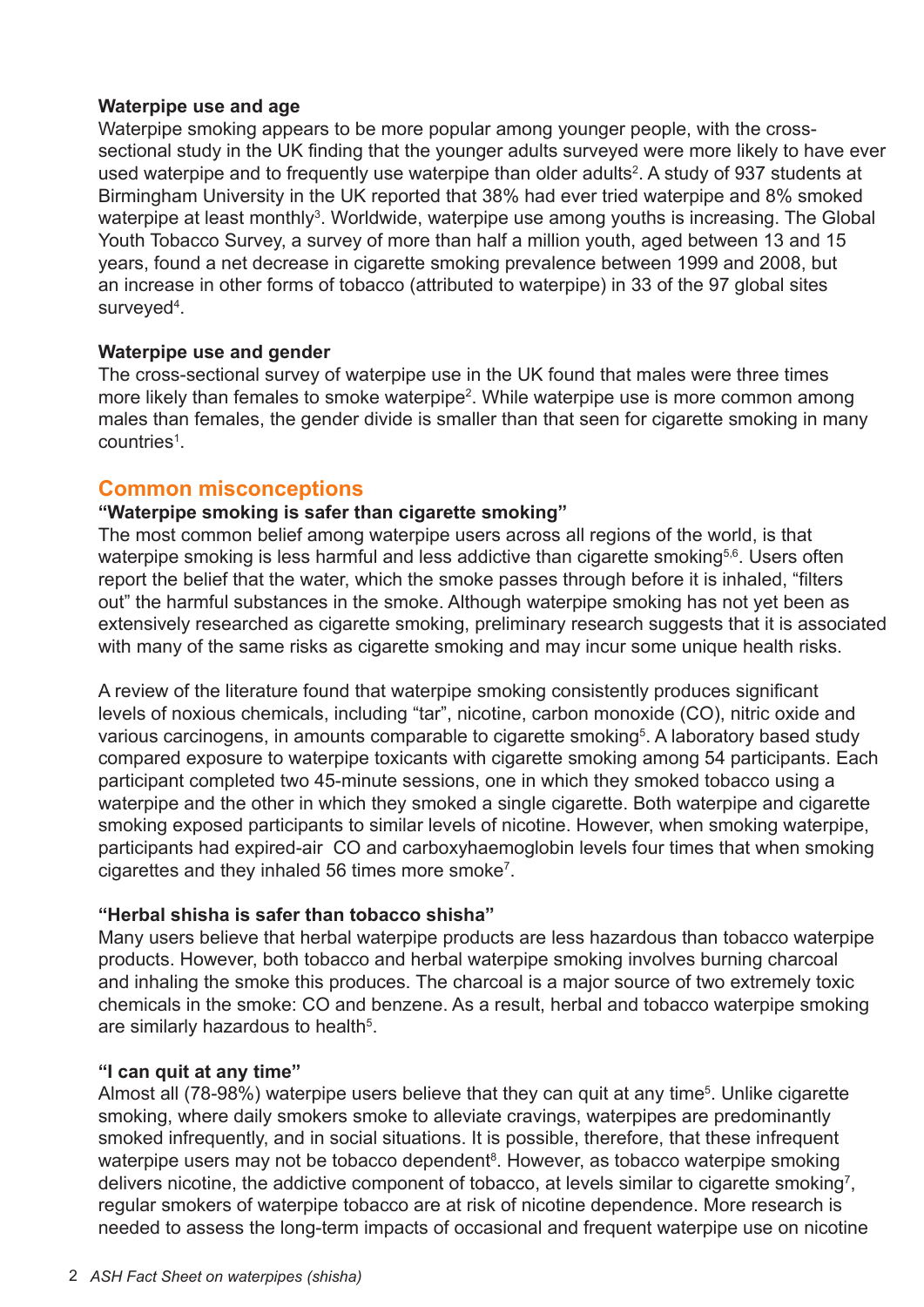dependence and the ease of quitting.

# **Short term health effects**

After 45 minutes of tobacco or herbal waterpipe use, expired air CO, plasma nicotine and heart rate are substantially increased<sup>9</sup> and these levels are equal to, or higher than exposure when smoking cigarettes<sup>7</sup>. There have also been reports of CO poisoning from waterpipe use, leading to non-specific neurological signs such as headaches, dizziness and nausea<sup>10,11</sup>, a phenomenon which is largely unseen in the cigarette smoking literature.

### **Longer term health effects**

The studies examining the health effects of waterpipe are of low or very low quality, as the research is complicated by the fact that many waterpipe users are also cigarette smokers and that the pattern of use between cigarette and waterpipe smoking is very different. However, a systematic review of the literature on the health risks of waterpipe smoking found that waterpipe smoking more than doubled the risk of lung cancer, respiratory illness, low birthweight and periodontal disease. Because of the low quality of the evidence, this review could not rule out associations between waterpipe smoking and bladder cancer, nasopharyngeal cancer, oesophageal cancer or infertility<sup>12</sup>. There is also some evidence that sharing a waterpipe mouthpiece poses a serious risk of transmission of communicable diseases, including tuberculosis $13$ .

# **Secondhand smoke from waterpipes**

The smoke from tobacco or herbal waterpipes is a mixture of smoke exhaled by the smoker, plus smoke from the fuel used to heat the pipe. Secondhand smoke from waterpipe therefore posing a serious risk to the health of non-smokers. One study of machine-smoked waterpipes found that compared with cigarette smoking, waterpipe smoke contained five times the amount of ultrafine particles, four times the carcinogenic polyaromatic hydrocarbons and volatile aldehydes and 35 times the CO. These are all toxic or carcinogenic substances.

A study in Virginia, in the United States of America (USA) measured the air quality in 17 waterpipe cafes, five cigarette smoking restaurants and six smokefree restaurants. Both smoking and non-smoking rooms in waterpipe cafes had poorer air quality than cigarette smoking and non-smoking rooms in restaurants and smokefree restaurants<sup>14</sup>. This indicates that patrons and employees in non-smoking rooms in waterpipe cafes may be exposed to concentrations of air pollution above international standards.

Tobacco and herbal waterpipe use in enclosed public places in the UK has been prohibited since July 2007. In many other parts of the world, however, and unlike cigarette smoking, waterpipe smoking is not covered by smokefree legislation. This includes the USA, where waterpipe smoking is exempt from these laws in most cities<sup>15</sup>.

# **Public policy implications**

In the UK, waterpipe tobacco is subject to the same regulations as other tobacco products. These include regulations on taxation, advertising, point of sale displays and labelling, as well as smokefree laws. Although herbal waterpipe has the same negative health effects as tobacco waterpipe, it is not currently subject to the same regulations as tobacco waterpipe in the UK, apart from smokefree legislation.

In the UK, enforcement of the smokefree regulations has presented some challenges. Cases of non-compliance with smokefree legislation among owners of waterpipe bars have been reported and as a result, additional guidance has been provided to support local council regulatory officers in continuing to implement the smokefree legislation<sup>16</sup>.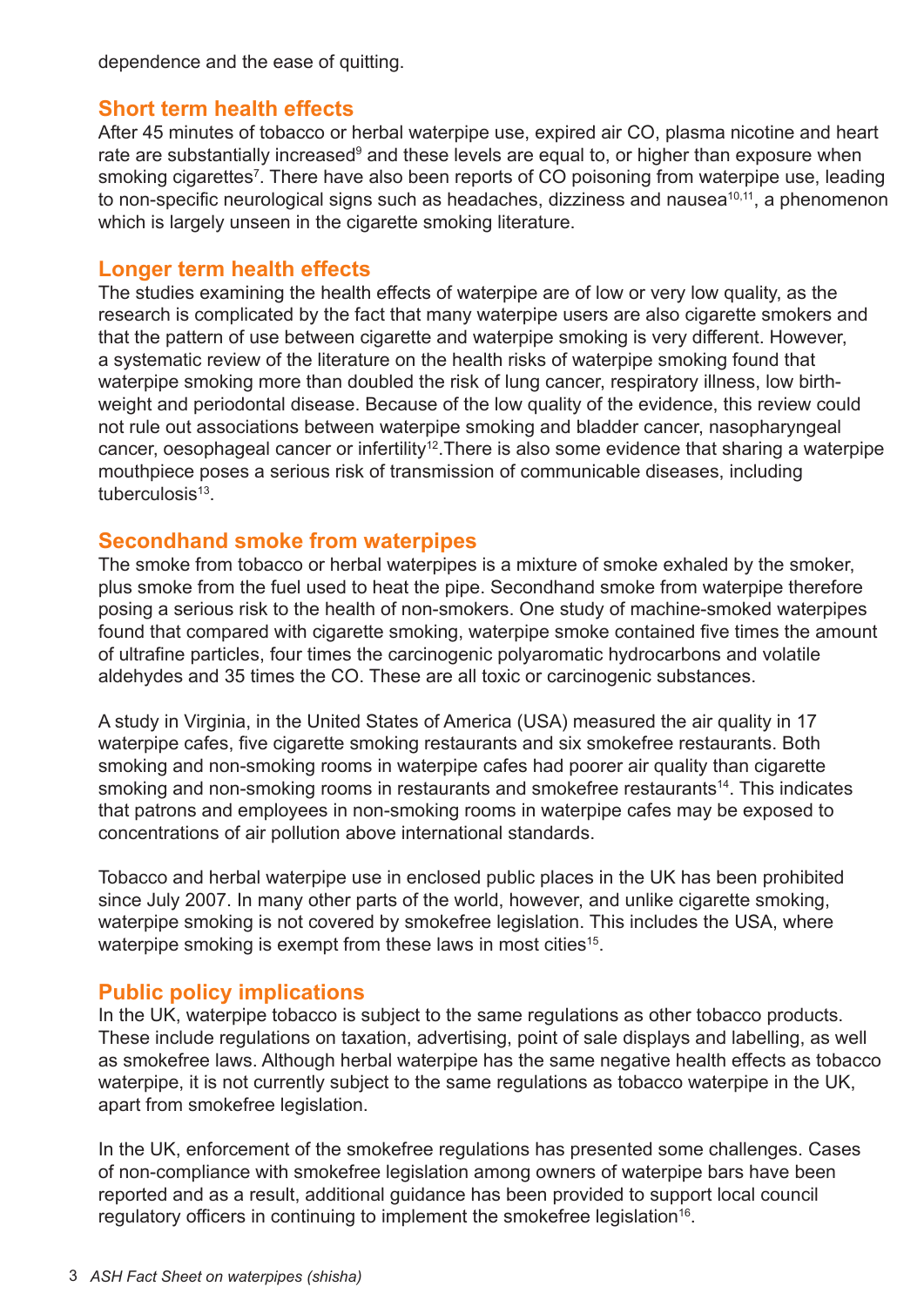#### **Laws governing use of tobacco versus non-tobacco shisha**

|                                       | <b>Tobacco shisha</b> | Non-Tobacco shisha |
|---------------------------------------|-----------------------|--------------------|
| Smokefree law                         | Yes                   | Yes                |
| Advertising (including point of sale) | Yes                   | <b>No</b>          |
| Age of sale                           | Yes                   | <b>No</b>          |
| Labelling (eg. health warnings)       | Yes                   | <b>No</b>          |
| Taxation                              | Yes                   | No                 |

In countries where there is a tradition of using waterpipes, work to change cultural norms and attitudes will be required alongside any proscriptive laws and regulations. However, in countries where waterpipe usage is still a novelty, public health advocates should seize the opportunity to limit its spread through a combination of education and legal measures.

# **Further reading**

ASH Scotland shisha brieflet and briefing ['Shisha and the law in Scotland'](http://www.ashscotland.org.uk/shisha)